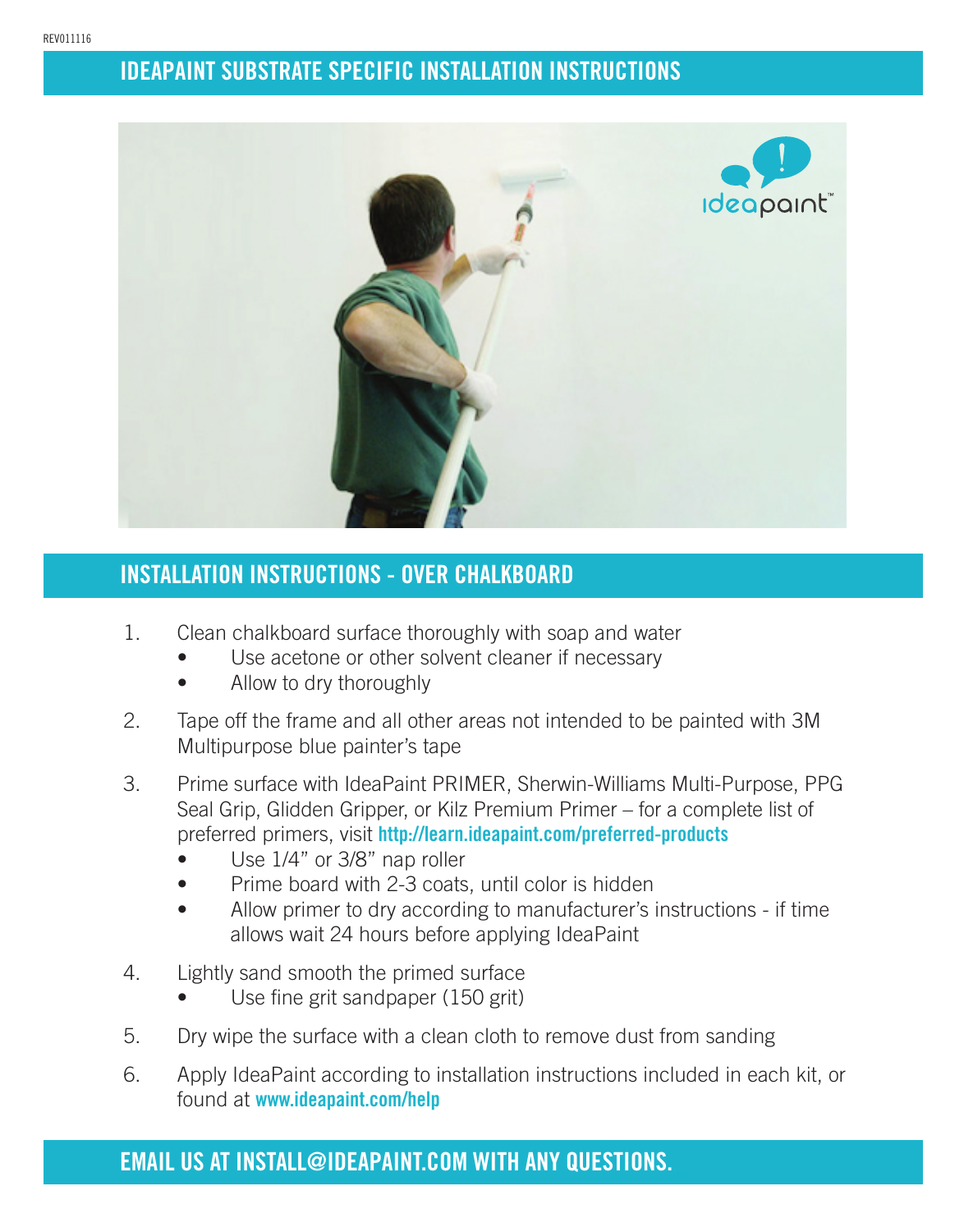

#### **INSTALLATION INSTRUCTIONS - OVER WHITEBOARD**

- 1. Tape off the frame and all other areas not intended to be painted with 3M Multipurpose blue painter's tape
- 2. Scuff marker board surface
	- Use medium grit sandpaper (120-150 grit)
- 3. Dry wipe the surface with a clean cloth to remove dust from sanding
	- Use water or acetone to clean if necessary
- 4. Prime surface with IdeaPaint PRIMER, Sherwin-Williams Multi-Purpose, PPG Seal Grip, Glidden Gripper, or Kilz Premium Primer – for a complete list of preferred primers, visit **http://learn.ideapaint.com/preferred-products**
	- Use  $1/4$ " or 3/8" nap roller
	- Allow primer to dry according to manufacturer's instructions if time allows wait 24 hours before applying IdeaPaint
- 5. Lightly sand smooth the primed surface
	- Use fine grit sandpaper (150 grit)
- 6. Dry wipe surface with a clean cloth to remove dust from sanding
- 6. Apply IdeaPaint according to installation instructions included in each kit, or found at **www.ideapaint.com/help**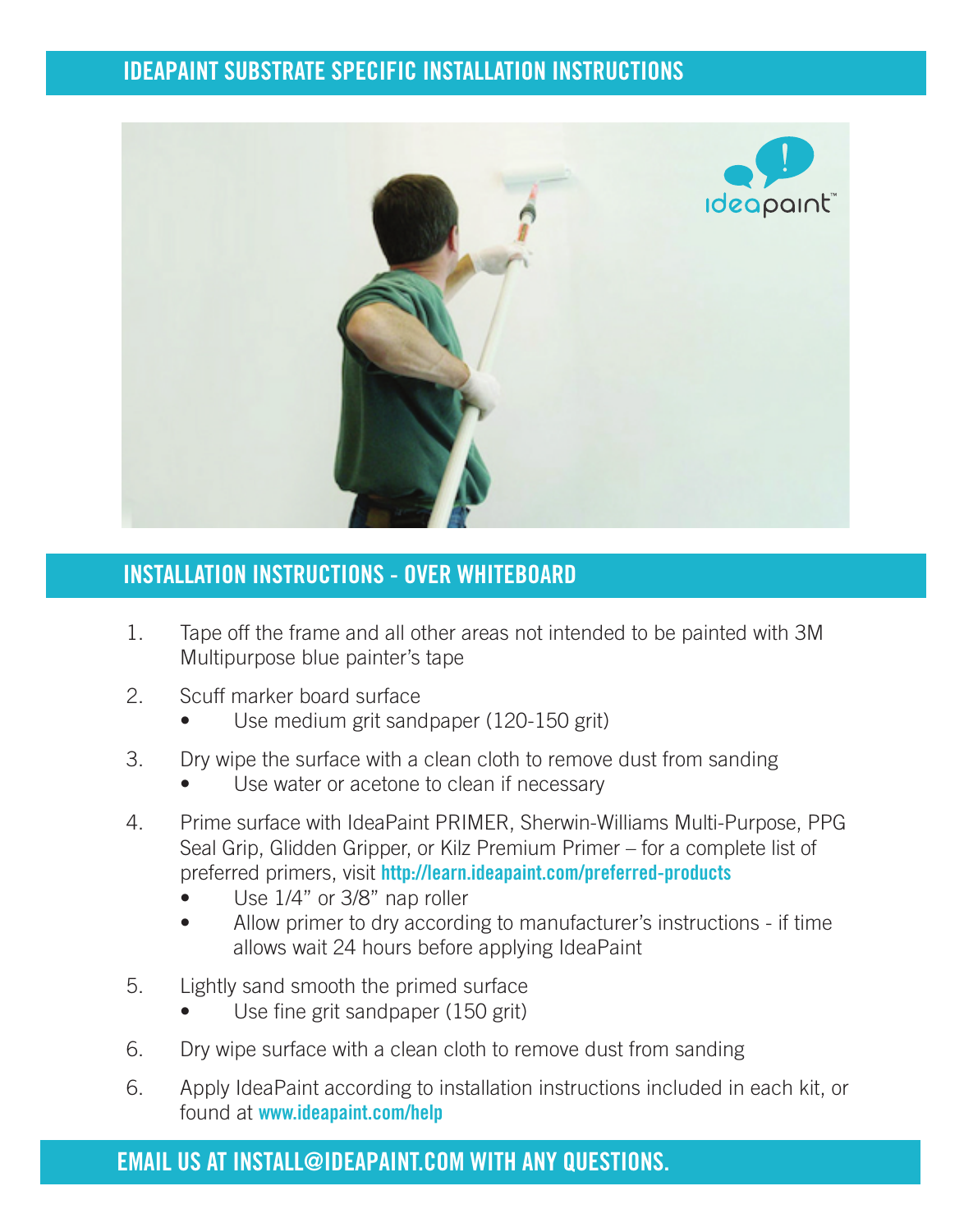

#### **INSTALLATION INSTRUCTIONS - OVER DRY ERASE WALL COVERING**

- 1. Scuff wall covering surface
	- Use medium grit sandpaper (100-120 grit)
- 3. Dry wipe the surface with a clean cloth to remove dust from sanding
	- Use water or acetone to clean if necessary
- 3. Prime surface with IdeaPaint PRIMER, Sherwin-Williams Extreme Bond Primer, or Kilz Klear Primer – for a complete list of preferred primers, visit  **http://learn.ideapaint.com/preferred-products**
	- Use  $1/4$ " or 3/8" nap roller
	- Allow primer to dry according to manufacturer's instructions if time allows wait 24 hours before applying IdeaPaint
- 4. Lightly sand smooth the primed surface
	- Use fine grit sandpaper (150 grit)
- 5. Dry wipe the surface with a clean cloth to remove dust from sanding
- 6. Apply IdeaPaint according to installation instructions included in each kit, or found at **www.ideapaint.com/help**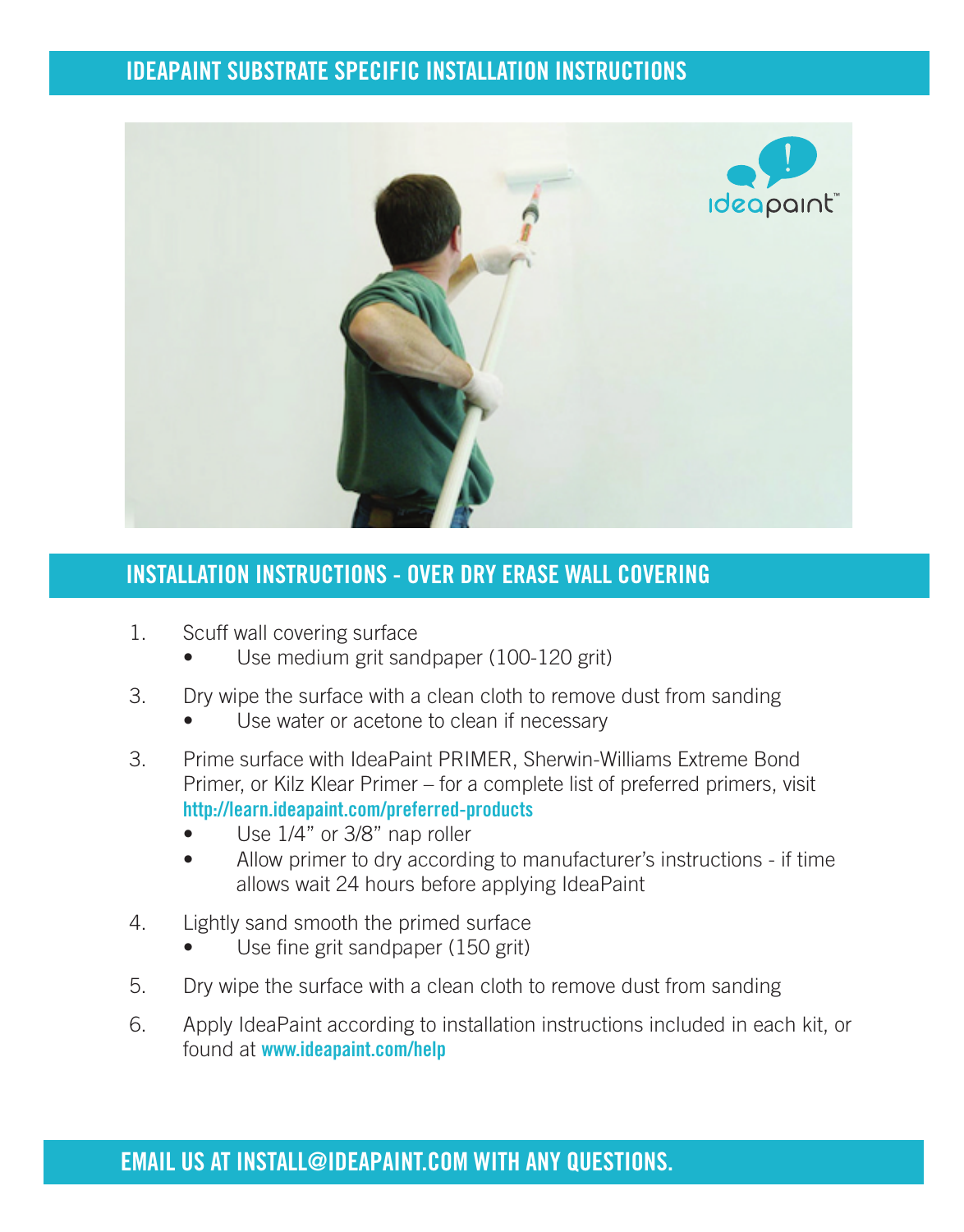

## **INSTALLATION INSTRUCTIONS - OVER EXISTING IDEAPAINT**

- 1. Thoroughly scuff surface
	- Use medium grit sandpaper (100-120 grit)
	- Remove as much gloss as possible and leave the surface as smooth as possible
- 2. Dry wipe surface with a clean cloth to remove dust from sanding
	- Wipe down with water or acetone if necessary
- 3. Prime surface with IdeaPaint PRIMER, Sherwin-Williams Multi-Purpose, PPG Seal Grip, Glidden Gripper, or Kilz Premium Primer – for a complete list of preferred primers, visit **http://learn.ideapaint.com/preferred-products**
	- Use  $1/4$ " or  $3/8$ " nap roller
	- Apply 2 coats of primer
	- Allow primer to dry according to manufacturer's instructions if time allows wait 24 hours before applying IdeaPaint
- 4. Lightly sand smooth the primed surface
	- Use fine grit sandpaper (150 grit)
- 5. Dry wipe the surface with a clean cloth to remove dust from sanding
- 6. Apply IdeaPaint according to installation instructions included in each kit, or found at **www.ideapaint.com/help**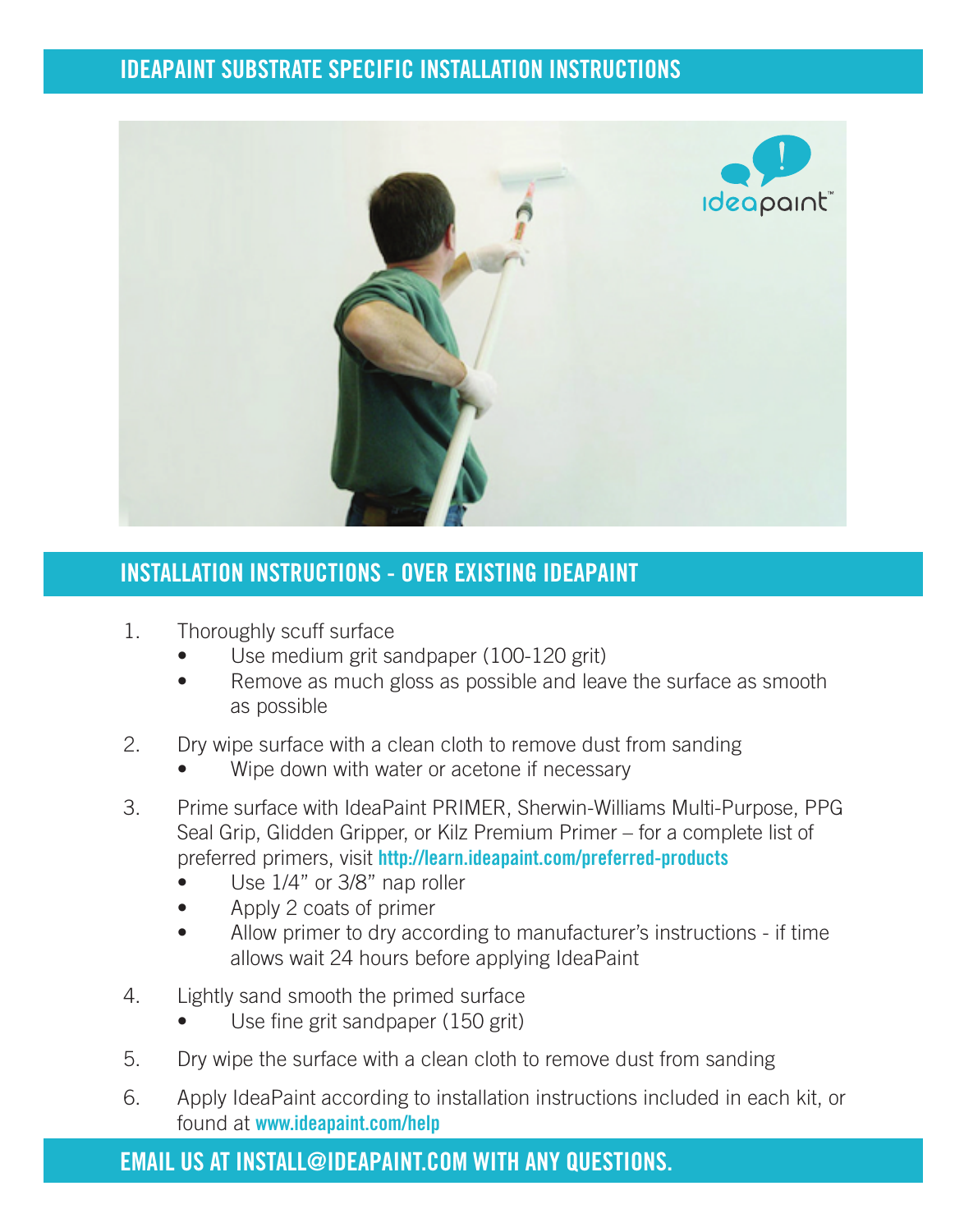

#### **INSTALLATION INSTRUCTIONS - OVER WOOD**

- 1. Sand wood surface with 120-150 grit sandpaper to achieve a smooth finish
- 2. Dry wipe the surface with a clean cloth to remove dust from sanding
- 3. If the wood is a wall, tape off the frame and all other areas not intended to be painted with 3M Multipurpose blue painter's tape. If the wood piece is free floating, paint it vertically and not horizontally.
- 4. \*If you are applying IdeaPaint CREATE White or IdeaPaint PRO, prime the surface with 2-3 coats of IdeaPaint PRIMER, Sherwin-Williams Multi-Purpose, PPG Seal Grip, Glidden Gripper, or Kilz Premium Primer. If you are applying CREATE Clear, prime the surface with 2 coats of IdeaPaint Clear PRIMER, Kilz Klear Primer, or Zinsser BIN Clear Primer. For a complete list of preferred primers, visit **http://learn.ideapaint.com/preferred-products**.
	- Use  $1/4$ " or  $3/8$ " nap roller
	- Allow primer to dry as directed by instructions on primer can if time allows, wait 24 hours before applying IdeaPaint.
- 5. When applying IdeaPaint CREATE WHITE or IdeaPaint PRO, lightly sand smooth the primed surface with 150 grit sandpaper
- 6. Dry wipe the surface with a clean cloth to remove dust and debris
- 7. Apply IdeaPaint according to installation instructions included in each kit, or found at **www.ideapaint.com/help**

\*If you are installing over porus wood, email us at **install@ideapaint.com** before installing.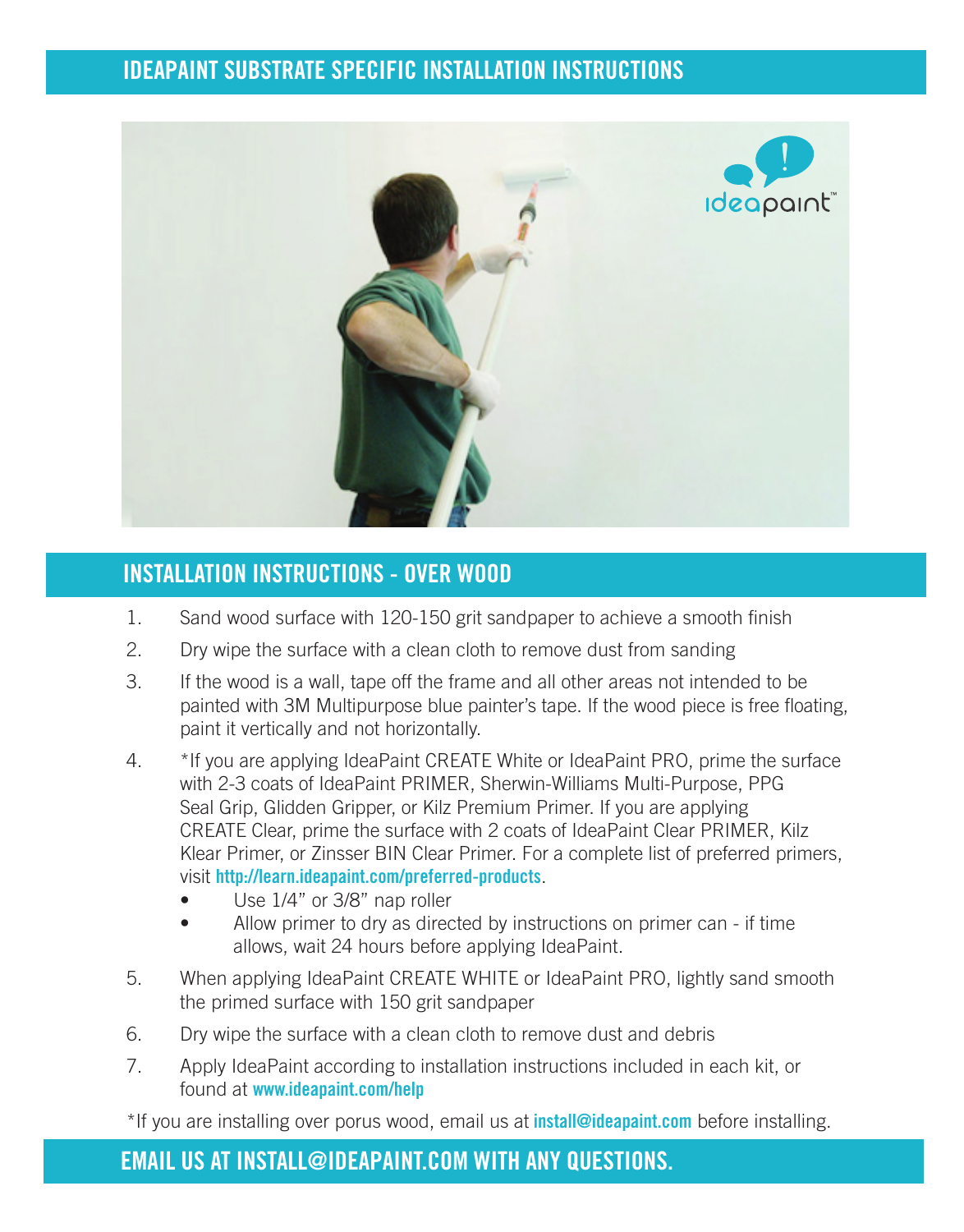

#### **INSTALLATION INSTRUCTIONS - OVER GLASS**

- 1. Clean surface thoroughly with acetone
	- Allow to dry
- 2. Tape off the frame and all other areas not intended to be painted with 3M Multipurpose blue painter's tape
- 3. Prime surface with IdeaPaint PRIMER, Sherwin-Williams Extreme Bond Primer, or Kilz Klear Primer – for a complete list of preferred primers, visit  **http://learn.ideapaint.com/preferred-products**
	- Use  $1/4$ " or 3/8" nap roller
	- Allow primer to dry as directed by instructions on primer can if time allows, wait 24 hours before applying IdeaPaint
- 4. Lightly sand smooth the primed surface
	- Use fine grit sandpaper (150 grit)
- 5. Dry wipe the surface with a clean cloth to remove dust from sanding
- 6. Apply IdeaPaint according to installation instructions included in each kit, or found at **www.ideapaint.com/help**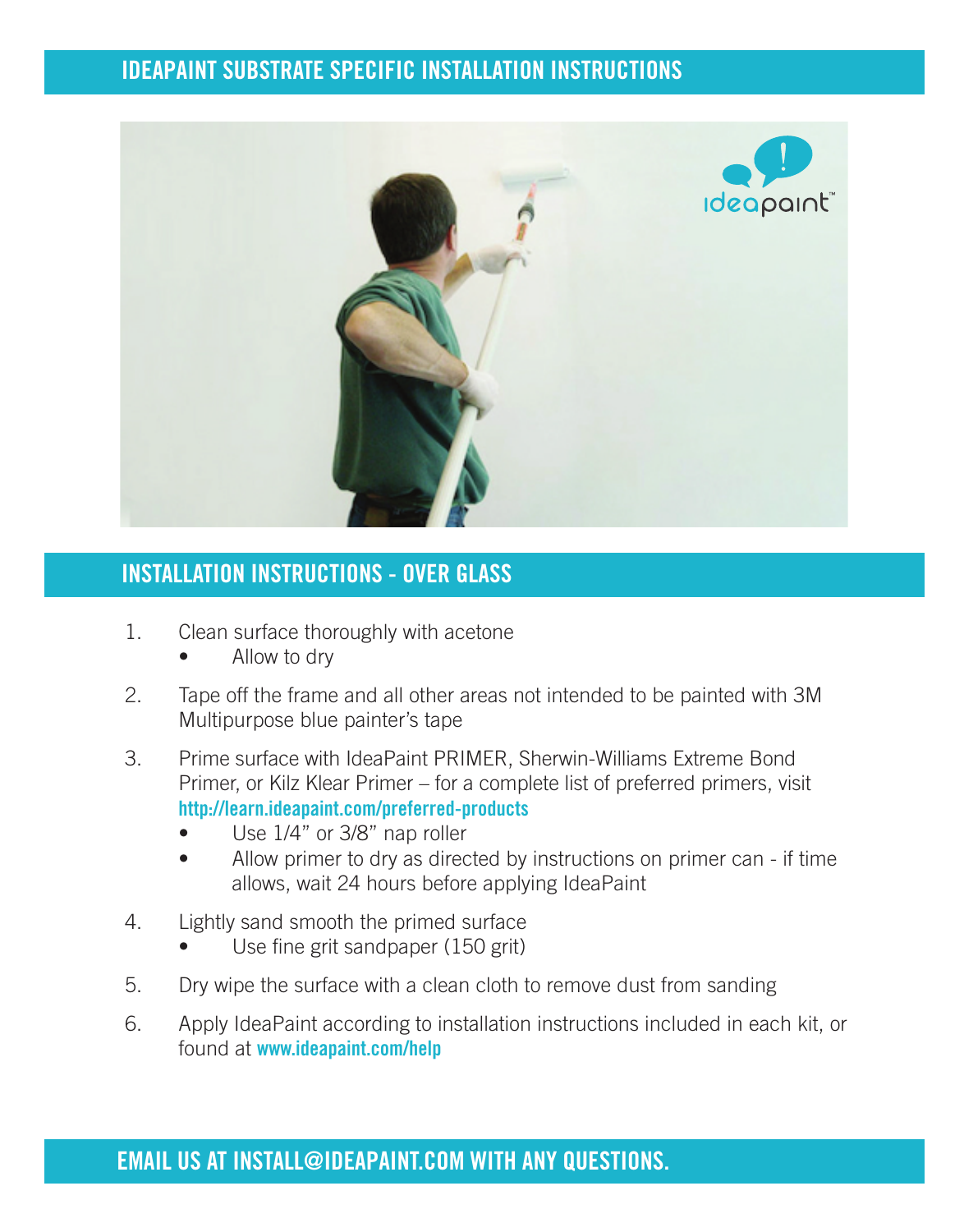

#### **INSTALLATION INSTRUCTIONS - OVER LAMINATE**

- 1. Dry wipe the surface with a clean cloth to remove all dust and debris
	- If needed, thoroughly clean the surface with denatured alcohol or acetone
- 2. Tape off the frame and all other areas not intended to be painted with 3M Multipurpose blue painter's tape
- 3. \*Prime surface with IdeaPaint PRIMER, Sherwin-Williams Extreme Bond Primer, or Kilz Klear Primer – for a complete list of preferred primers, visit  **http://learn.ideapaint.com/preferred-products**
	- If the laminate is dark, apply 2 coats of primer to hide the color
	- Allow primer to dry as directed by instructions on primer can if time allows, wait 24 hours before applying IdeaPaint
- 4. Lightly sand smooth the primed surface
	- Use fine grit sandpaper (150 grit)
- 5. Dry wipe the surface with a clean cloth to remove dust from sanding
- 6. Apply IdeaPaint according to installation instructions included in each kit, or found at **www.ideapaint.com/help**

\*There are many types of laminate; be sure to test the adhesion of any primer you choose. Email us with any questions at **install@ideapaint.com**.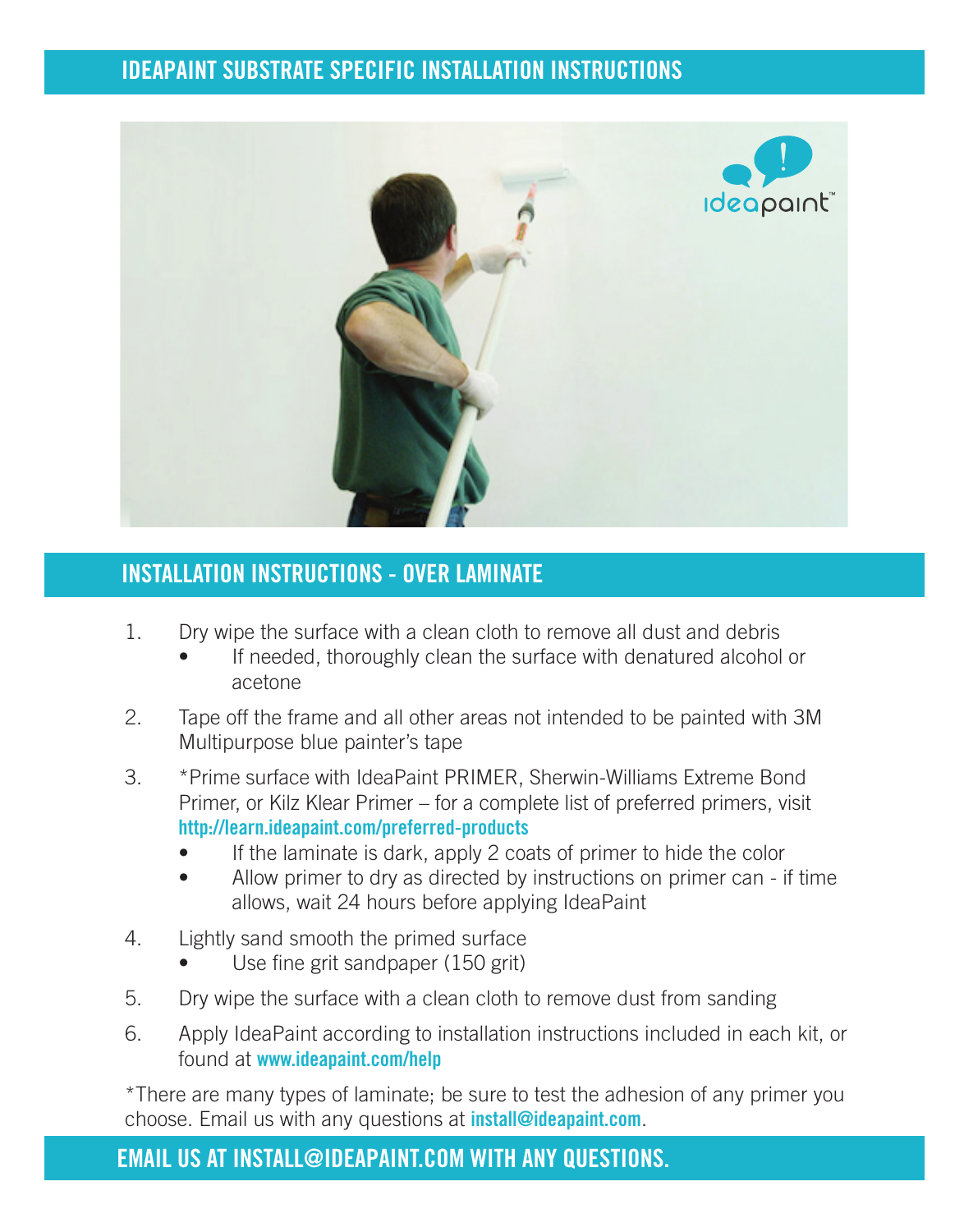

#### **INSTALLATION INSTRUCTIONS - OVER GALVANIZED STEEL**

- 1. Clean surface thoroughly with acetone
	- Allow to dry
- 2. Tape off the frame and all other areas not intended to be painted with 3M Multipurpose blue painter's tape
- 3. Prime surface with IdeaPaint PRIMER, Sherwin-Williams Extreme Bond Primer, or Kilz Klear Primer – for a complete list of preferred primers, visit  **http://learn.ideapaint.com/preferred-products**
	- Use  $1/4$ " or 3/8" nap roller
	- Apply 2 coats of primer to hide the dark color
	- Allow primer to dry according to manufacturer's instructions if time allows wait 24 hours before applying IdeaPaint
- 4. Lightly sand smooth the primed surface
	- Use fine grit sandpaper (150 grit)
- 5. Dry wipe the surface with a clean cloth to remove dust from sanding
- 6. Apply IdeaPaint according to installation instructions included in each kit, or found at **www.ideapaint.com/help**